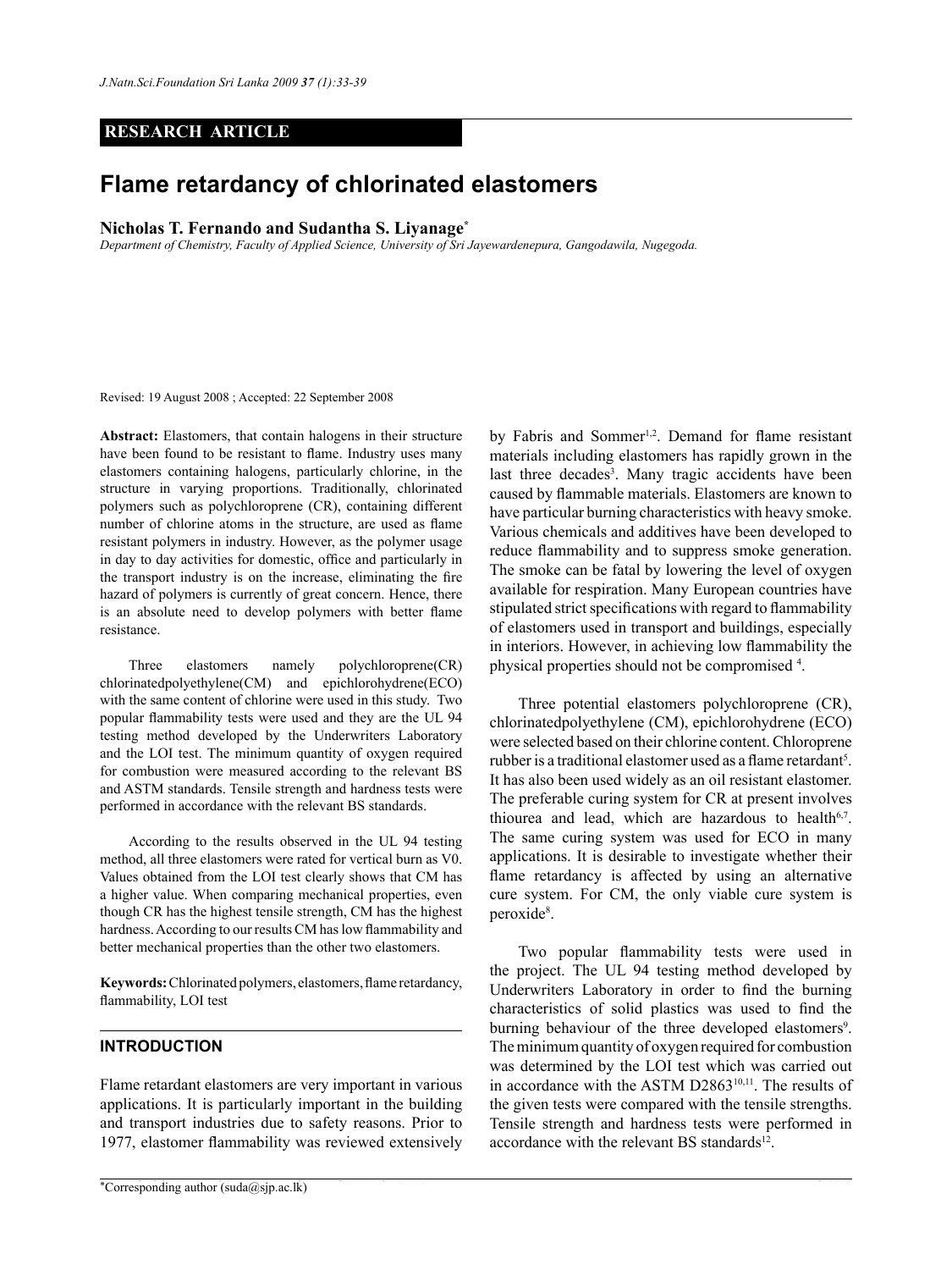# **METHODS AND MATERIALS**

Three base polymers were used for this study namely, epichlorohydrine (ECO), chlorinated Polyethylene (CM) and polychloroprene (CR). CM was supplied by Omya UK Ltd. (Surrey, England) under the trade name of Tyrin 3630E. ECO was supplied by Zeon Chemicals, UK in the form of 25 kg bales under the trade name of Hydrin H55. CR was supplied by DuPont Dow elastomers (USA) under the trade name of Neoprene WRT. Intrinsic properties of these elastomers are summarised in the Table 1. Furthermore, Struktol 60NS and n-butyldithiocarbamate (NBC), aromatic hydrocarbons were used as processing aids for the compounds.

**Table 1:** Intrinsic properties of base materials

| Properties                                     | CR.        | ECO   | CМ     |
|------------------------------------------------|------------|-------|--------|
|                                                | (Neoprene) |       |        |
|                                                | WRT)       |       |        |
| Chlorine content (% by weight)                 | 36%        | 36%   | 36%    |
| Mooney viscosity (ML $1+4$ 100 <sup>o</sup> C) | $41 - 51$  | 50-60 | $\ast$ |
| Specific gravity $(g/cm^3)$                    | 125        | 11    | 13     |

\*Not specified by producer

The flame resistant chemicals used in this study were antimony oxide under the trade name of *Garoflam SB 96 DINP,* zinc borate under the trade name *Zinborel* and magnesium hydroxide under the trade name of *Magnafin H10* supplied by Omya UK Ltd. The vulcanisation agents used for these elastomers are as follows. For ECO & CR ethylene thiourea (ETU), MgO and ZnO system, and CM peroxide curing system used with dicumyl peroxide (DCP).

*Formulations*: Formulations were especially designed to use the same level of flame resistant chemicals in each compounding. This action helps to identify the unique flammability properties of elastomers itself. Proposed formulations are shown in Table 2. Formulation of the CM compound with 95pphr of CM and 5pphr of SBR is for better incorporation of the chemicals.

*Compounding and vulcanisation*: Three different techniques were used to compound the three elastomers due to the difference in structure and properties. For polycloroprene rubber, the entire compounding process was carried out on a 22" two roll mill operating at a friction speed of 1.25:1.00, at temperature  $\sim$  50-55<sup>o</sup>C. The mixing procedure was carried out according to the Appendix No 1. The prepared sheet was secured in a polythene sheet and stored in a fridge.

 **Table 2:** Formulations for proposed compounds

|                               | <b>ECO</b>     | CM             | CR.            |
|-------------------------------|----------------|----------------|----------------|
| Epichlorohydrine (ECO)        | 100            |                |                |
| Chlorinatedpolyethylene (CM)  |                | 95             |                |
| Polychloroprene rubber (CR)   |                |                | 100            |
| Styrenebutadiene rubber (SBR) |                | 5              |                |
| Carbon black                  | 10             | 10             | 10             |
| Calcined clay                 | 40             | 40             | 40             |
| Zinc borate                   | 10             | 10             | 10             |
| Lithage (90%)                 | 5              |                | 5              |
| Antimony oxide                | 5              | 5              | 5              |
| Magnafin (flame retardant)    | 10             | 10             | 10             |
| Elthylenetriurea (75%)        | 2              |                | 0.5            |
| NBC (NDBC-antioxidant)        | $\overline{c}$ |                | $\mathfrak{D}$ |
| Stearic acid                  | 1              |                | 1              |
| Zinc stearate                 | 1              |                | 1              |
| Struktol 60 NS                | 1              |                | 1              |
| Magnesium oxide               |                | 5              | 4              |
| Zinc oxide $(85%)$            |                |                | 5              |
| Dicumyl peroxide (DCP)        |                | 9              |                |
| Flectol H                     |                | $\mathfrak{D}$ |                |
|                               | 187            | 191            | 194.5          |

*Preparation of eco base mix*: The base formulation for the ECO mix is given in the Table 2. All ingredients were weighed to within 0.1g of mass specified. Master batch preparation was carried out in the internal mix for ECO, carbon black and calcined clay. A 2500 cm3 Francis Shaw (Manchester, UK) intermix was used for the mixing cycle. This internal mixer was set to operate at a rotor speed of 44 cycles min-1 under a ram pressure of ~0.70 MPa. The masterbatch was prepared under the above condition according to the time schedule outlined in Appendix No 2.

At the end of the schedule, the masterbatch was cooled and refined on a 0.45 m two roll mill operating at even speed of 15 rev. min -1. The sheeted masterbatch was secured in a polythene and kept in a cold dry place. Flame resistant pigments and curing agents were incorporated on a laboratory 22" two roll mill under the same conditions described in Appendix 1. The procedure was carried out according to Appendix 3.

*Preparation of CM masterbatch*: Masterbatch preparation of CM was carried out in an oil heated chamber combined with a Plasticorder machine. The 300 cm<sup>3</sup> chamber was heated up to  $\sim$ 130 - 160 °C for easy fusion of the CM powder. Rotor speed was initially set as 40 rpm and reduced to 10 rpm during the mixing due to high torque. Appendix 4 outlines the mixing cycle procedure.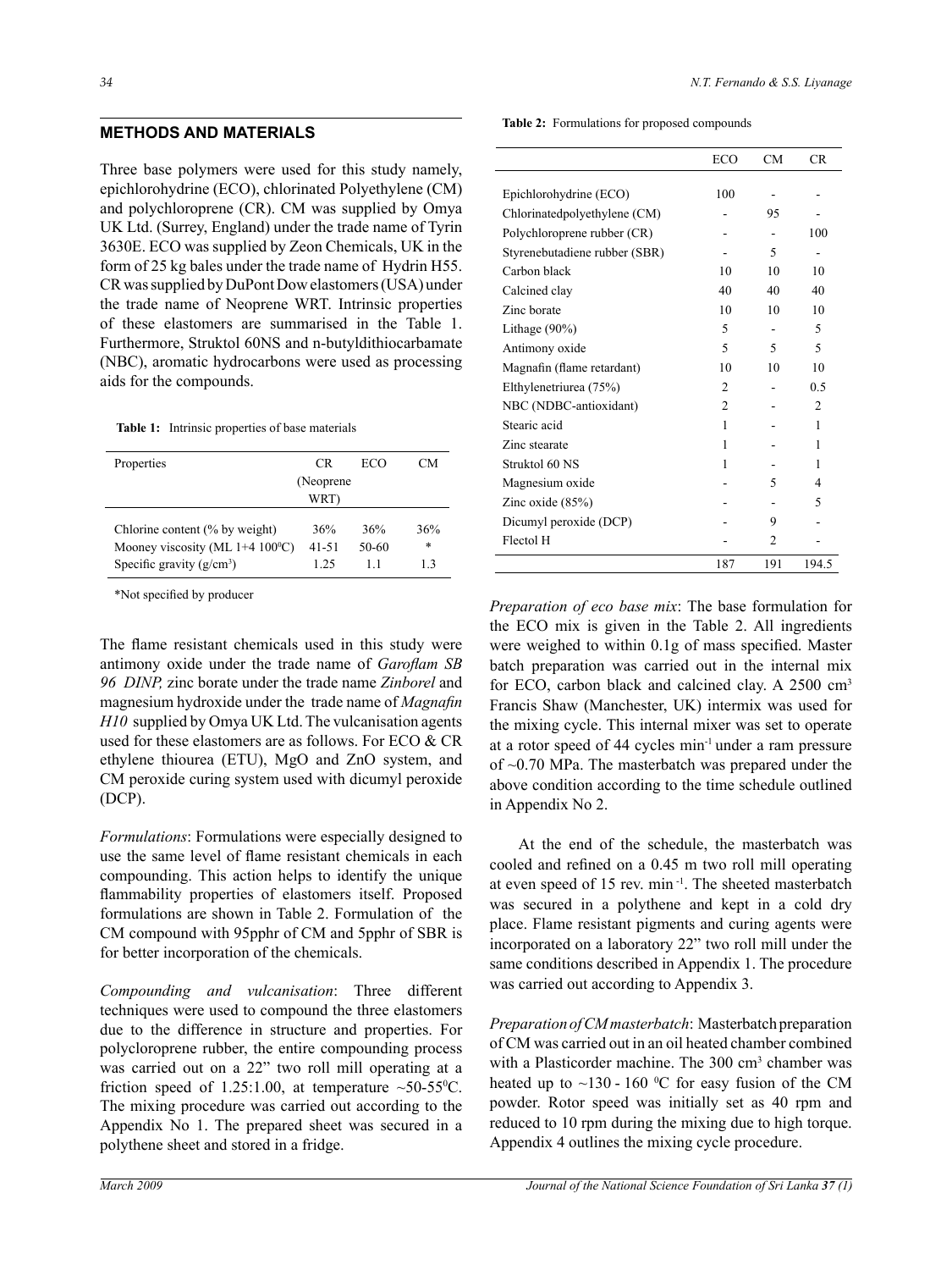*Preparation of CM vulcanizate:* The procedure was carried out using the same two roll mill mentioned above. Initially, few pieces of SMR 10 rubber were passed through the two rollers for cleaning purpose. Thereafter, the gap of the nip rollers was adjusted to 1/8 of inch and followed the procedure given in Appendix 5.

*Determination of vulcanisation characteristics*: The determination of vulcanisation characteristics was carried out on a Monsanto Oscillating Disc Rheometer (ODR) 100S type. The amplitude of the machine was  $\pm 3^{\circ}$ arc. Results obtained are given in Table 3. According to the results obtained from ODR test vulcanisation time was adjusted to  $T_{\text{qS}}$ . A Bradley and Tutron (Kiddermaster, UK) double daylight steam press was used for the moulding process. For each mix several test pieces of the size  $130\pm1$ mm long  $10.0\pm1$ mm wide and  $1.75\pm0.2$  mm thick were produced. These test pieces were stored in a cold dry place for 16 h for homogenisation.

*UL 94 flammability testing*: The Underwriters Laboratories have developed a series of flammability tests, all designated under UL 94. For plastic and rubber to receive a certain UL rating, it must pass certain criteria of a test. The different ratings are outlined below in Table 3 10.

The apparatus was selected according to the Underwriters Laboratories specifications described in the UL 94 testing procedure. The experiment was carried out in the London Metropolitan University Rubber Testing Laboratory. The method for determining the classification of UL 94 is clearly indicated in the above mentioned document.

*Oxygen index test* (*ASTM D 2863*): The Oxygen index tests mean that minimum concentration of oxygen in a pure oxygen /nitrogen environment that is necessary

for the sample to maintain combustion. The sample is hung vertically in a special chamber, and then ignited. The oxygen concentration is then reduced until the combustion is just maintained. The Limiting Oxygen Index (LOI) represents this percentage of oxygen.

The experiment was conducted at the Loughborough University, Leicestershire, UK. The apparatus was manufactured by Fire Testing Technology, Sussex , UK. The testing unit has been designed to be compact for efficient use in a standard fume cupboard. The unit gives continuous digital readout of oxygen concentrations in the test atmosphere to facilitate quick settings of test concentration. Stabilized oxygen percentages are read from the digital readout and no additional flow adjustments are required.

*Determination of physical properties:* Tensile strength and hardness of the selected vulcanites were tested according to the relevant BS standards. Testing for the tensile strength was carried out according to the BS 903 A26, A2 12 standards using the Instron 1122 tensile testing machine.

#### **RESULTS & DISCUSSION**

Results obtained for different properties are tabulated in Table 4, Table 5, Table 6 and Table 7. Comparisons of properties of three polymers are given in Figure 1.

According to the flammability testing results Chlorinated Polyethylene (CM) vulcanite shows the highest LOI index value (Figure 1). Meanwhile, UL 94 testing for the same vulcanite shows the promising result of categorising as V-0. However, comparing the tensile strength, selected vulcanites did not show satisfactory results.

**Table 3:** UL 94 flammability ratings description

| Rating          | Description of action                                                                                                      |
|-----------------|----------------------------------------------------------------------------------------------------------------------------|
| 5VA             | Burning stops within 60 seconds after five applications of five seconds each of a flame (larger than that used in Vertical |
| Surface burn    | burn testing) to a test bar. Test specimens may not have a burn-through (no hole).                                         |
| 5VB             | Burning stops within 60 seconds after five applications of five seconds each of a flame (larger than that used in Vertical |
| Surface burn    | burn testing) to a test bar. Test specimens may have a burn-through (a hole).                                              |
| $V-0$           | Burning stops within 10 seconds after two applications of ten seconds each of a flame to a test bar. No flaming drips      |
| Vertical burn   | are allowed.                                                                                                               |
| $V-1$           | Burning stops within 60 seconds after two applications of ten seconds each of a flame to a test bar. No flaming drips      |
| Vertical burn   | are allowed.                                                                                                               |
| $V-2$           | Burning stops within 60 seconds after two applications of ten seconds each of a flame to a test bar. Flaming drips are     |
| Vertical burn   | allowed.                                                                                                                   |
| $H-B$           | Slow horizontal burning on a 3mm thick specimen with a burning rate less than 3"/min or stops burning before the 5"        |
| Horizontal burn | mark. H-B rated materials are considered "self-extinguishing".                                                             |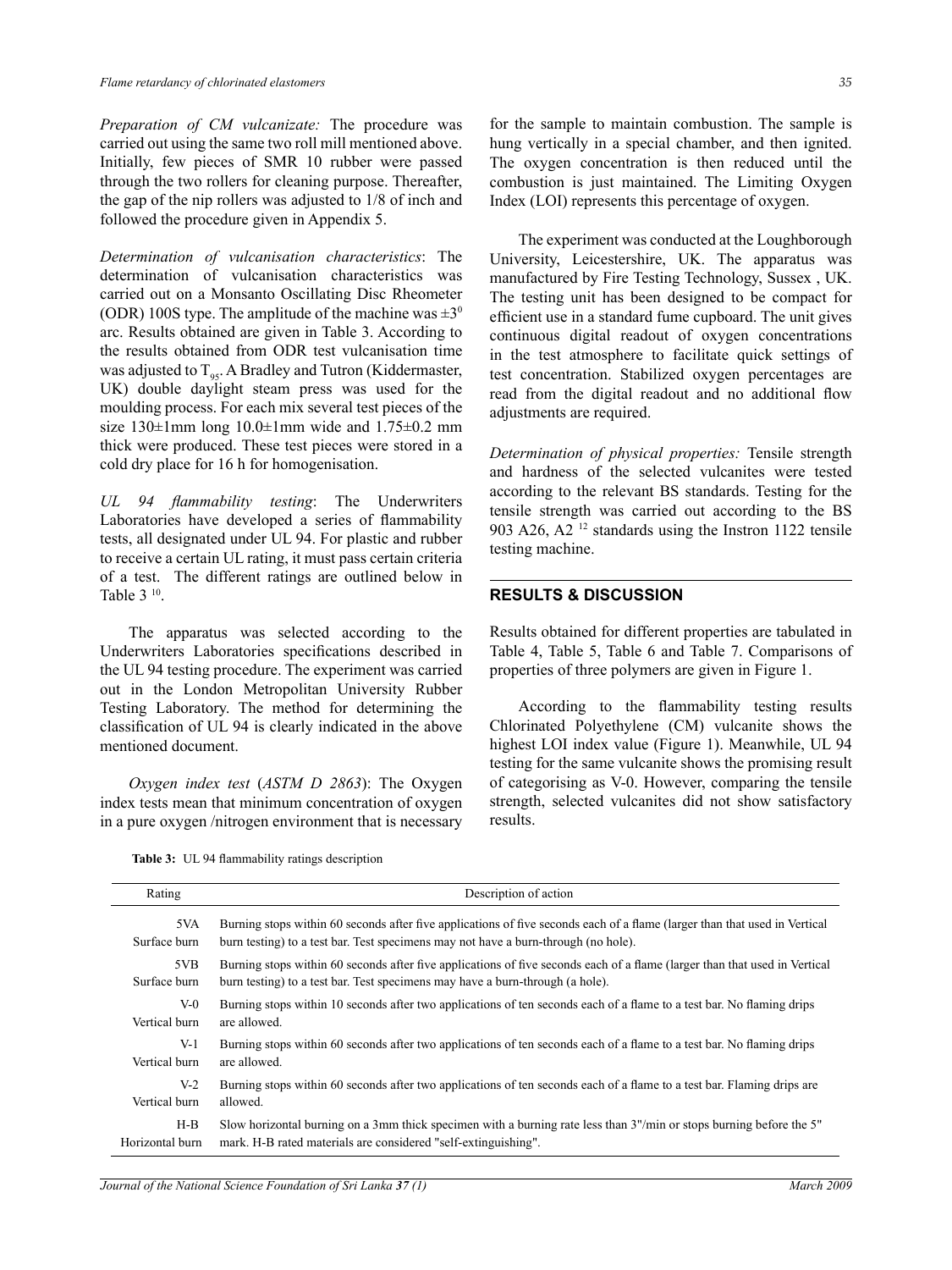|                              | $1_{S2}$<br>Minutes | $T_{\alpha}$ Minutes | $T_{\infty}$ Minutes | $M_{\rm tr}$ - $M_{\rm r}$<br>N | Temperature |
|------------------------------|---------------------|----------------------|----------------------|---------------------------------|-------------|
| Epichlorohydrene (ECO)       | 1.44                | 41.59                | 59.55                | 80.9                            | 170         |
| Chlorinatedpolyethylene (CM) | 1.59                | 43.14                | 59.58                | 55.0                            | 150         |
| Polychloroprene rusder (CR)  | 2.32                | 52.59                | 52.59                | 75.0                            | 150         |

**Table 4:** Vulcanisation characteristics of the chosen compounds

**Table 5:** Results of the UL 94 test carried out according to the schedule

| Vulcanite                    | Sample No. | Time taken to self extinguish | UL 94 classification |
|------------------------------|------------|-------------------------------|----------------------|
|                              |            | (seconds)                     |                      |
| Epichlorohydrene (ECO)       | Sample 1   | 5                             |                      |
|                              | Sample 2   | 3                             |                      |
|                              | Sample 3   | 5                             | $V-0$                |
|                              | Sample 4   | 4                             |                      |
|                              | Sample 5   | 5                             |                      |
| Chlorinatedpolyethylene (CM) | Sample 1   | $\overline{2}$                |                      |
|                              | Sample 2   | 2                             |                      |
|                              | Sample 3   | 3                             | $V-0$                |
|                              | Sample 4   | $\overline{2}$                |                      |
|                              | Sample 5   | $\overline{2}$                |                      |
| Polychloroprene rubber(CR)   | Sample 1   | 10                            |                      |
|                              | Sample 2   | 9                             |                      |
|                              | Sample 3   | 9                             | $V-0$                |
|                              | Sample 4   | 8                             |                      |
|                              | Sample 5   | 10                            |                      |

#### **Table 6:** Results of LOI test

| Elastomer                    | Sample No.     | LOI Index<br>$\frac{0}{0}$ | Mean |
|------------------------------|----------------|----------------------------|------|
|                              |                | 31.2                       |      |
| Epichlorohydrene (ECO)       | 2              | 31.0                       | 31.2 |
|                              | 3              | 31.5                       |      |
|                              |                | 36.5                       |      |
| Chlorinatedpolyethylene (CM) | 2              | 35.9                       | 36.1 |
|                              | 3              | 36.5                       |      |
|                              |                | 31.0                       |      |
| Polychloroprene (CR)         | $\overline{c}$ | 29.8                       | 30.7 |
|                              | 3              | 31.0                       |      |

#### **Table 7:** Physical properties of elastomers

|                              | Tensile Strength (MPa) | Hardness (IRHD) |
|------------------------------|------------------------|-----------------|
| Polychloroprene (CR)         | 7.55                   | 74.0            |
| Chlorinatedpolyethylene (CM) | 6.14                   | 74.6            |
| Epichlorohydrene (ECO)       | 4 44                   | 69.1            |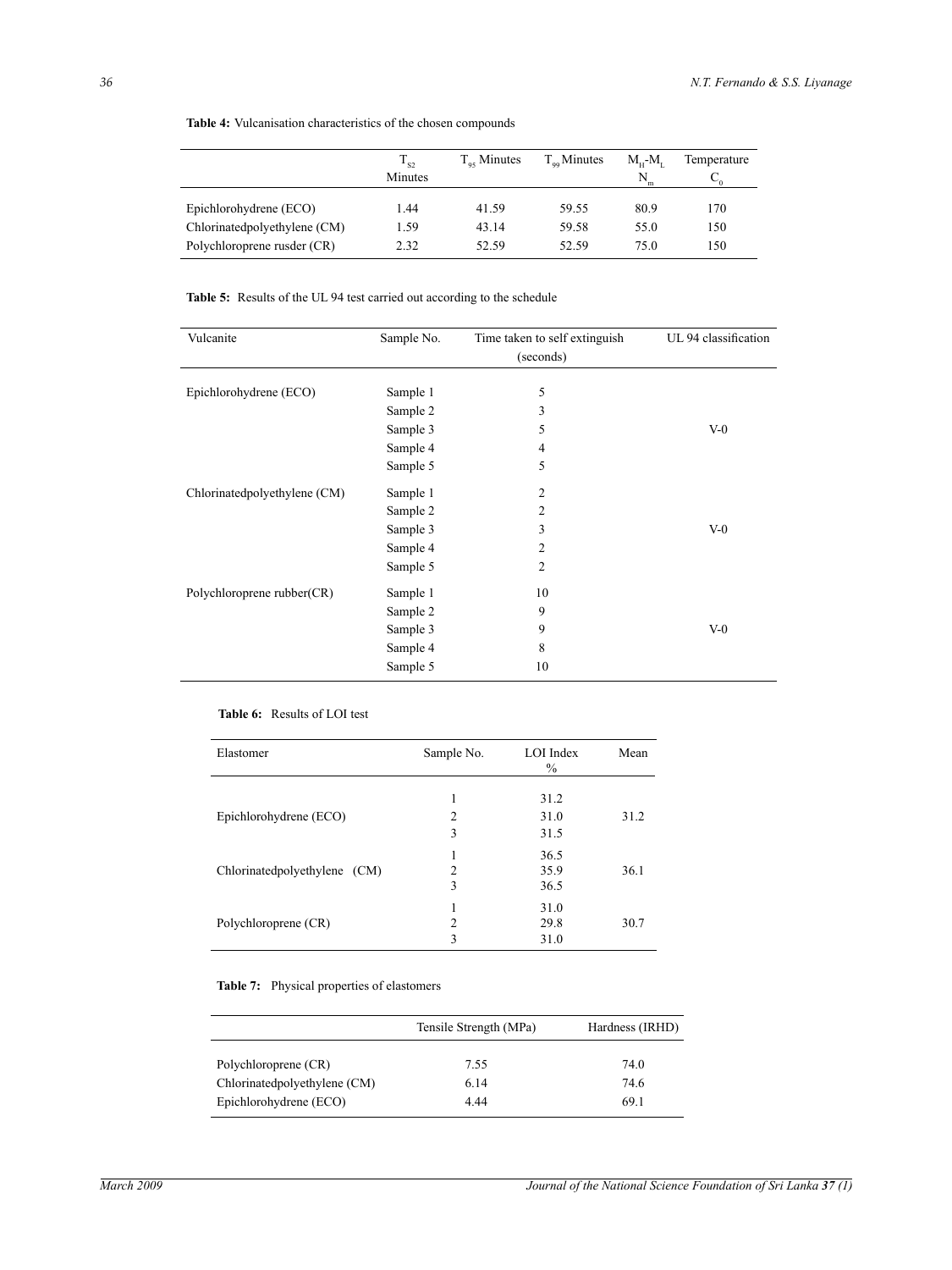

**Figure 1:** Comparison of properties of the three polymers

Flame retardancy occurs in polymers by free radical capture and char process. In free radical capture a chlorine radical is released from the elastomer when it is exposed to heat and this radical reacts with hydrogen radicals to form HCl. This HCl reacts with  $Sb_2O_3$  reagent which is incorporated into the polymer to produce  $SbCl<sub>3</sub>$  and  $H<sub>2</sub>O$ .  $H_2O$  and  $SbCl_3$  will make the polymer fire retardant.

As shown in Figure 1 the elastomer that has the highest LOI value is CM. Even though the chlorine content in elastomers is the same, CM has the highest flame retardancy property, due to its structure. Unlike in other elastomers, in CM there are no double bonds. When there is a double bond there is a shift in the electron cloud of the bond which results in the formation of extra strength in between chlorine and carbon and this makes the bond between carbon and chlorine stronger than a normal single bond. Therefore, in CM the bound strength of C-Cl is relatively lower than in other elastomers. When considering the free radical capture mechanism by which flame retardancy is induced, this property of the structure of CM is very important because it can produce a chlorine free radical more readily.

# **CONCLUSION**

Hydrocarbons such as organic polymers are highly inflammable. Hence, much attention has been paid by scientists to make them fire resistant. Extensive work has been done during the past to improve flame resistance of elastomers. In this study we have used three elastomers

(CR, CM, ECO) to increase their flame retardancy properties.

Comparing the mechanical properties and flammability properties, CM vulcanite gives promising results for both. The CM compound has low flammability and better mechanical properties than the other two elastomers. In addition, peroxide curing system used in the CM preparation is not categorised as hazardous to health. However the other two materials were cured using ETU (Ethylenethiourea) which is identified as carcinogenic by USEPA (US Environmental Protection Agency). Considering health & safety factors the use of CM compound is more favourable than using CR or ECO as a flame retardant elastomer.

#### **Acknowledgement**

Authors wish to thank Dr Ahemed S. Farid from the London Metropolitan Polymer Centre for continuous support & guidance throughout the project. Authors also wish to thank K.D. Arunashanthi and M.A.A. Wahab for support given during the tenure of research.

#### **References**

- 1 H.J. Fabis & J.G. Sommer (1977). Flammability of elastomeric materials. *Rubber Chemistry and Technology* **50**:523.
- 2 H.J. Fabis & J.G. Sommer (1998). Flame retardent behaviour of chloroprene & natural rubber vulcanizates with Antimony polymer. *Journal of Applied Polymer Science*. **68**:6.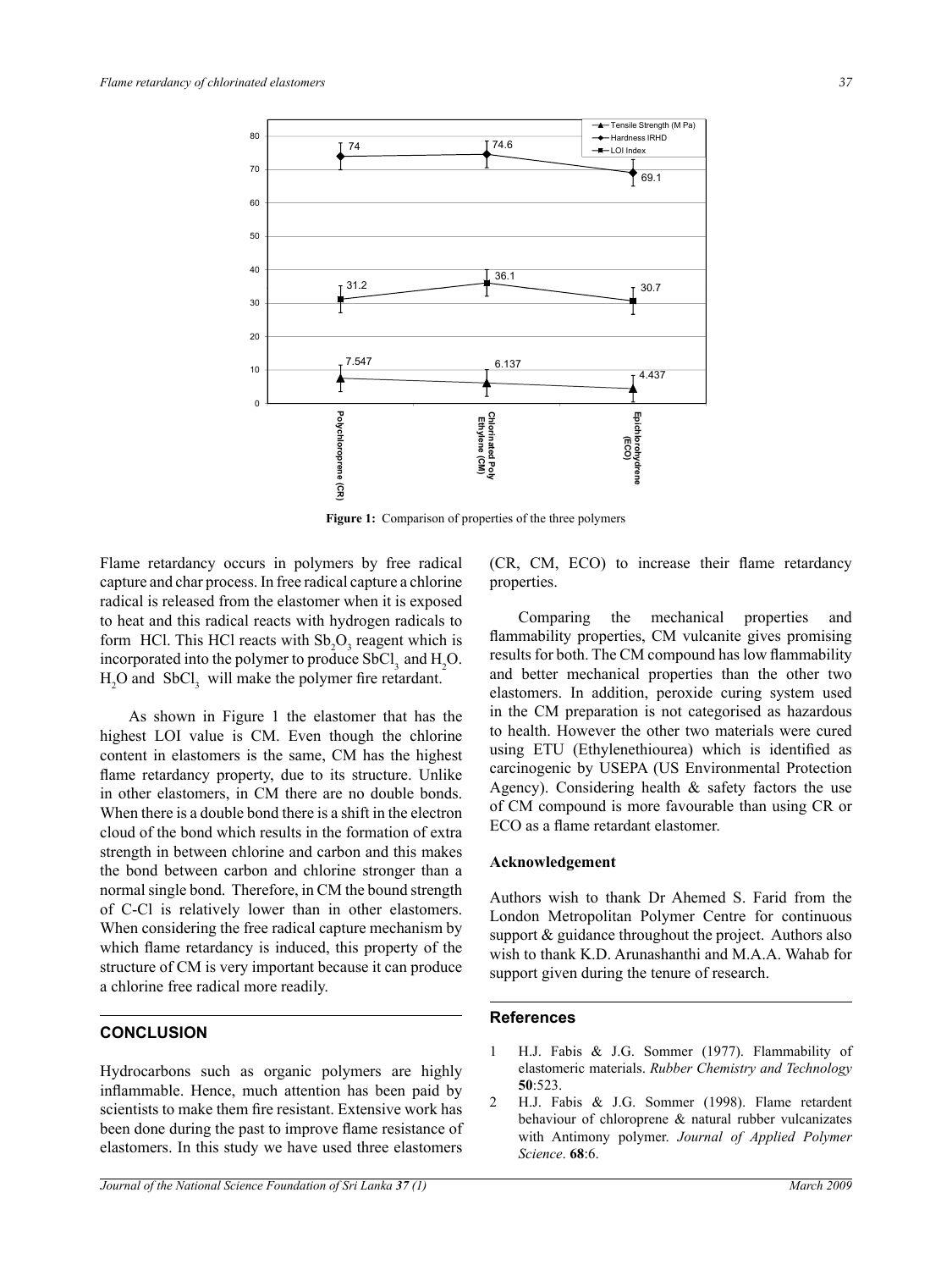- 3 Gilman J.W., Kashiwagi T., Mogan A.B. (2001). Recent Advances in Flame-retardant Polymer Nanocomposites, Fire and Materials. 7<sup>th</sup> *International Conference and Exhibition Proceedings, Inter science Communications Limited*. January 22-24, 2001, San Antonio, TX, 273-283.
- 4 *www.flameretardent-online.com.* (accessed on June 2004)
- 5 Lawson D.F. (1986). Recent development in the flammability of elastomeric materials. *Rubber Chemistry & Technology* **59**: 455.
- 6 Ethylene Thiourea, Report on Carcinogens,  $10<sup>th</sup>$  edition. *U S Dept of Health & Human services, Nat Toxicology Programme* (Dec 2002).
- 7 U.S. Environmental Protection Agency, A Summary Overview of Health Effects Associated With Chloroprene. EPA /600/8-85/011F.

Step Time Action No elapsed Min 1 0 Added 300 of CR and ran it until pellets become a rubbery sheet, 2 4 Added 15 of zinc oxide, 3 7 Added half of the calcined clay, 4 10 Added the remaining half of calcined clay, 5 14 Took out rubber as a sheet and wrapped the carbon black around and rolled it on the mill, 6 18 Added the sweepings, cross cutting was performed and mixed well, 7 20 Added all the other ingredients slowly and repeated the step No 6, 8 25 Took out as a sheet, and rolled it and passed it through tight nip rollers for 5 times, 9 30 Finally took out as a sheet.

8 Johnson P.S. (2001). *Rubber Processing*: *an Introduction*, Germany. Hanser Publishes, Munich.

- 9 ASTM Method D3801. Standard Test Method for Measuring the Comparative Burning Characteristics of Solid Plastics in a Vertical Position.
- 10 ASTM Method D2863 Measuring the Minimum Oxygen Concentration to Support Candle-Like Combustion of Plastics.
- 11 Nelson. M.I. (2001). A. *Dynamic Systems Model of the Limiting Oxygen Index test*, Department of Fuel and Energy, University of Leeds. UK.
- 12 BS 903: Part A 26 Determination of hardness, A36 Preparation of Test Pieces, A2 Measuring of Tensile Properties.

**Appendix 1:** Mixing cycle of polychloroprene (CR) elastomer **Appendix 2:** Masterbatch mixing cycle for epicholrohydrene (ECO)

| Step<br>No.    | Time<br>elapsed<br>Min | Action                               |
|----------------|------------------------|--------------------------------------|
|                |                        |                                      |
|                | 0                      | Added ECO.                           |
| 2              | 2                      | Added 1/3 of FEF carbon black,       |
| 3              | 4                      | Added 1/3 of calcined clay,          |
| $\overline{4}$ | 5                      | Brushed down,                        |
| 5              | 7                      | Added further 1/3 of carbon black,   |
| 6              | 9                      | Added 1/3 of calcined clay,          |
| 7              | 10                     | Added remaining 1/3 of carbon black, |
| 8              | 11                     | Added 1/3 of calcined clay,          |
| 9              | 13                     | Swept down,                          |
| 10             | 15                     | Dumped or discharged.                |

**Appendix 3:** Incorporation of chemicals into the ECO masterbatch on a two roll mill

| Step<br>No | Time<br>elapsed<br>Min | Action                                                                                    |
|------------|------------------------|-------------------------------------------------------------------------------------------|
|            | $\mathbf{0}$           | Added 300 masterbatch and ran it until it becomes a rubbery sheet.                        |
| 3          | 4                      | Added 4 of NBC, and 2 of stearic acid,                                                    |
| 4          | 5                      | Sweeping and cross cutting were performed four times on each side,                        |
| 5          | 7                      | Added two of zinc stearate,                                                               |
| 6          | 14                     | Took out rubber as a sheet and wrapped the carbon black around and rolled it on the mill, |
|            | 18                     | Added the sweepings, cross cutting was performed and mixed well.                          |
| 8          | 20                     | Added all the other ingredients slowly and repeated the step No 7.                        |
| 9          | 25                     | Took out as a sheet and rolled it and passed it through tight nip rollers for five times. |
| 10         | 30                     | Finally took out as a sheet.                                                              |